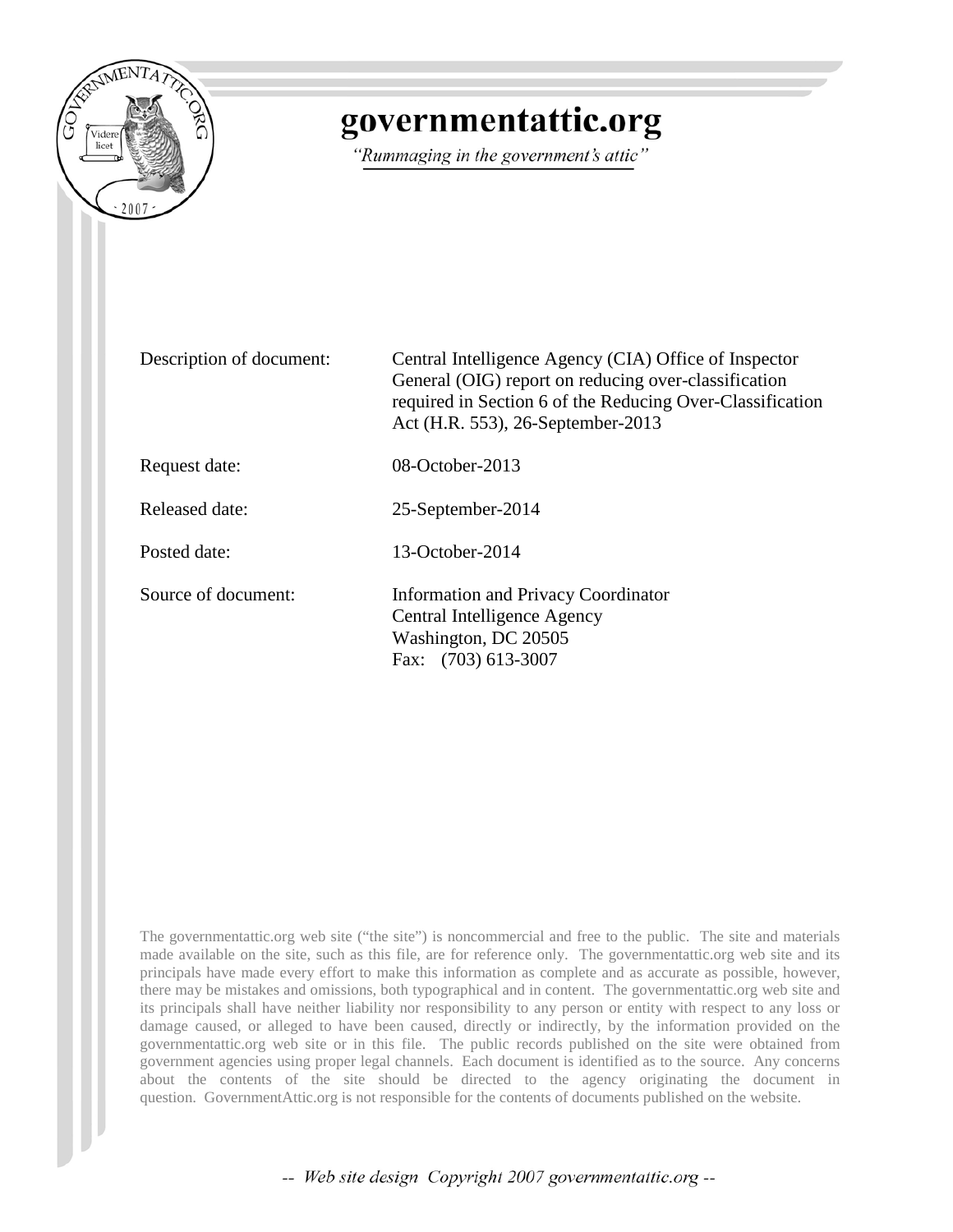Central Intelligence Agency



Washington, D.C. 20505

25 September 2014

Reference: F-2014-00005

This is a final response to your 8 October 2013 Freedom of Information Act (FOIA) request for "a copy of the CIA Inspector General report (due September 30, 2013) on reducing over-classification required in Section 6 of the Reducing Over-Classification Act (H.R. 553)." We processed your request in accordance with the FOIA, 5 U.S.C. § 552, as amended, and the CIA Information Act, 50 U.S.C. § 431, as amended. Our processing included a search for records as described in our 31 October 2013 acceptance letter.

We completed a thorough search for records responsive to your request and located one document, consisting of 18 pages, which we can release in segregable form with deletions made on the basis of FOIA exemptions  $(b)(3)$  and  $(b)(5)$ . A copy of the document and explanation of exemptions are enclosed. Exemption (b)(3) pertains to information exempt from disclosure by statute. The relevant statutes are Section 6 of the Central Intelligence Agency Act of 1949, as amended, and Section 102A(i)(l) of the National Security Act of 1947, as amended. As the CIA Information and Privacy Coordinator, I am the CIA official responsible for this determination. You have the right to appeal this response to the Agency Release Panel, in my care, within 45 days from the date of this letter. Please include the basis of your appeal.

Sincerely,

~~~ Michele Meeks

Information and Privacy Coordinator

Enclosures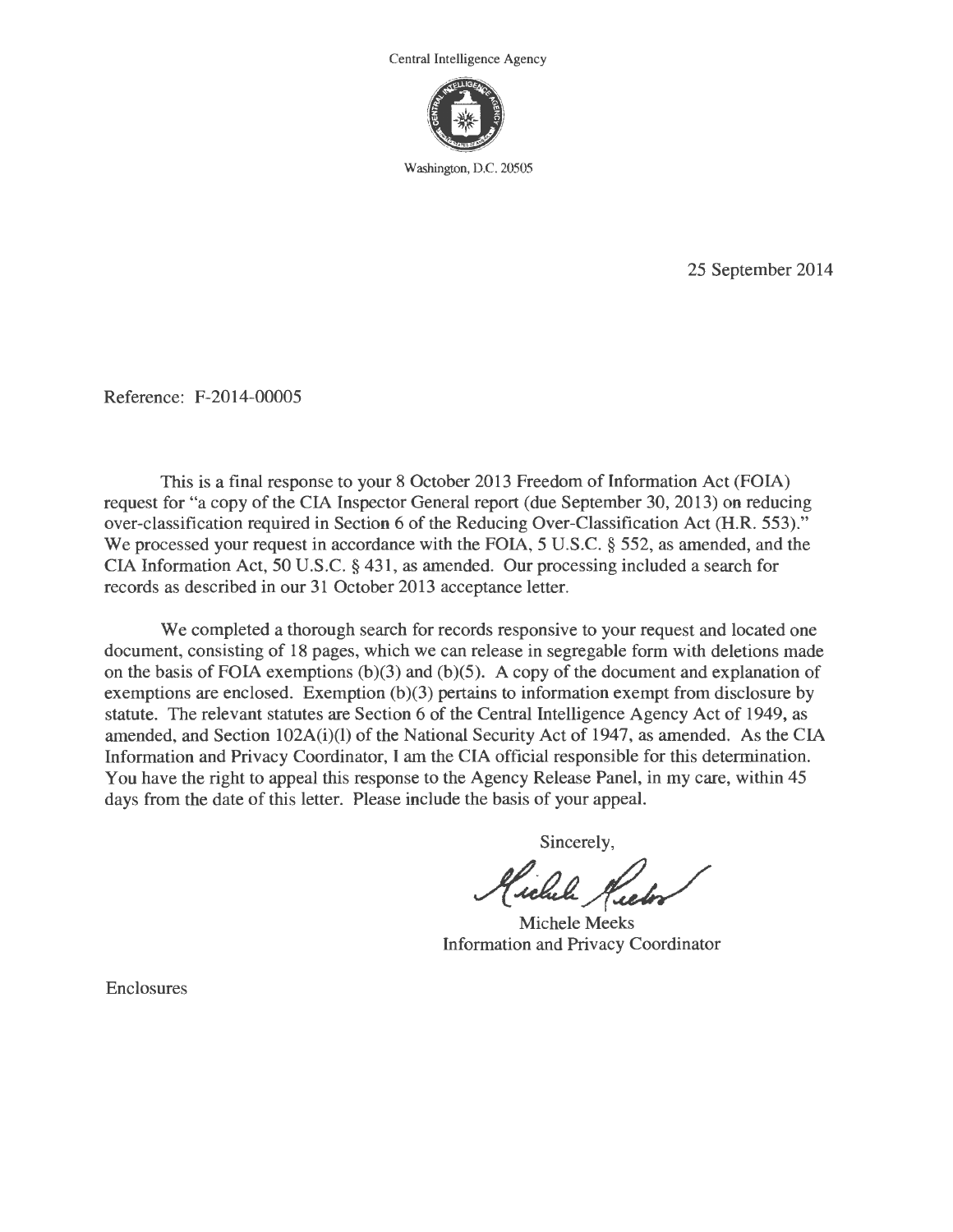#### **Explanation of Exemptions**

### **Freedom of Information Act:**

- (b )( 1) exempts from disclosure information currently and properly classified, pursuant to an Executive Order;
- (b )(3) exempts from disclosure information that another federal statute protects, provided that the other federal statute either requires that the matters be withheld, or establishes particular criteria for withholding or refers to particular types of matters to be withheld. The  $(b)(3)$ statutes upon which the CIA relies include, but are not limited to, the CIA Act of 1949;
- (b)(4) exempts from disclosure trade secrets and commercial or financial information that is obtained from a person and that is privileged or confidential;
- (b)(5) exempts from disclosure inter-and intra-agency memoranda or letters that would not be available by law to a party other than an agency in litigation with the agency;
- (b )( 6) exempts from disclosure information from personnel and medical files and similar files the disclosure of which would constitute a clearly unwarranted invasion of privacy;
- (b )(7) exempts from disclosure information compiled for law enforcement purposes to the extent that the production of the information (A) could reasonably be expected to interfere with enforcement proceedings; (B) would deprive a person of a right to a fair trial or an impartial adjudication; (C) could reasonably be expected to constitute an unwarranted invasion of personal privacy; (D) could reasonably be expected to disclose the identity of a confidential source or, in the case of information compiled by a criminal law enforcement authority in the course of a criminal investigation or by an agency conducting a lawful national security intelligence investigation, information furnished by a confidential source ; (E) would disclose techniques and procedures for law enforcement investigations or prosecutions if such disclosure could reasonably be expected to risk circumvention of the law; or (F) could reasonably be expected to endanger any individual's life or physical safety;
- (b )(8) exempts from disclosure information contained in reports or related to examination, operating, or condition reports prepared by, or on behalf of, or for use of an agency responsible for regulating or supervising financial institutions; and
- (b )(9) exempts from disclosure geological and geophysical information and data, including maps, concerning wells.

**March 2011**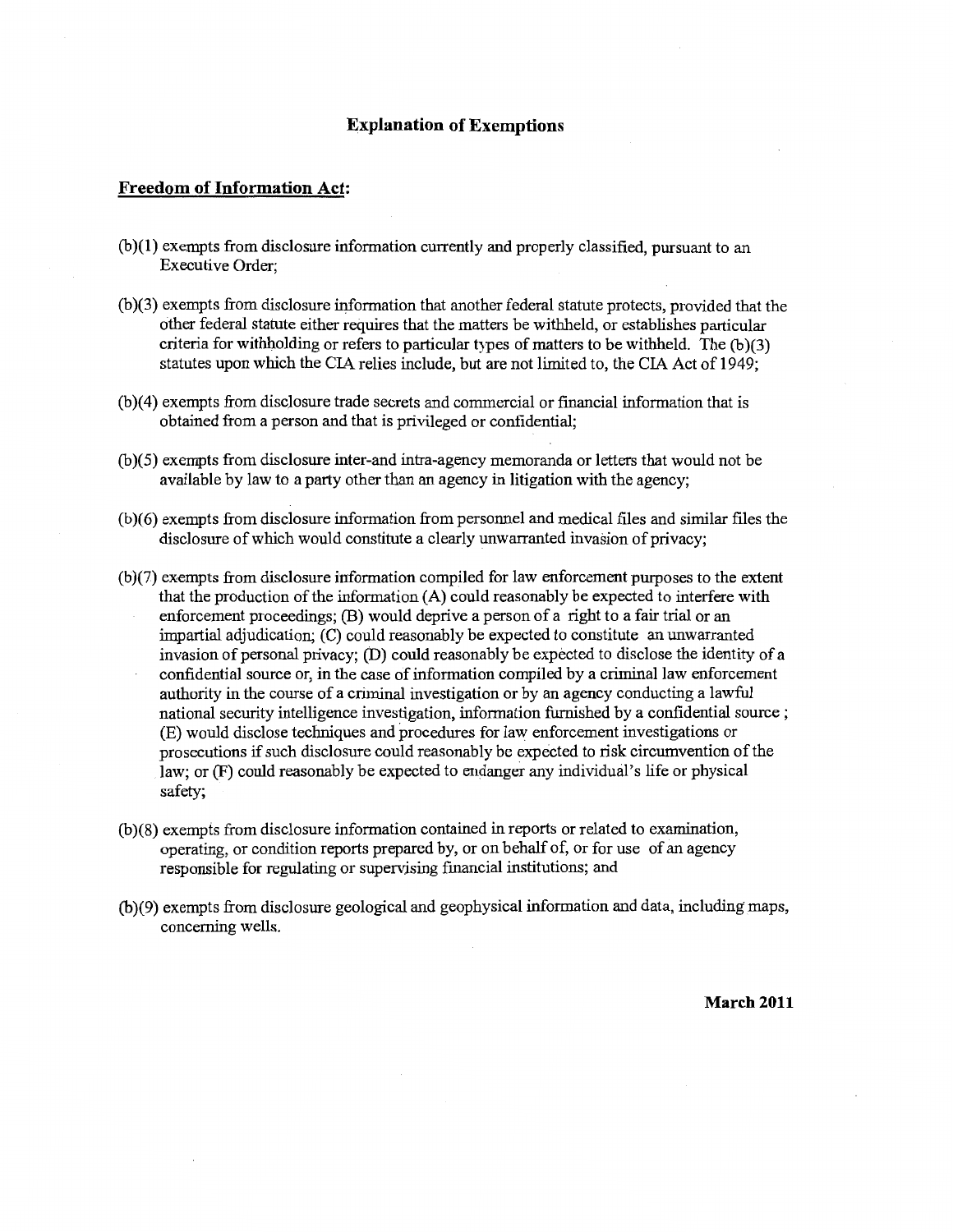C06199633 Approved for Release: 2014/09/17 C06199633

# UNCLASSIFIED//FOUO



CENTRAL INTELLIGENCE AGENCY

Office of Inspector General

# **(U) REPORT OF EVALUATION**

## (U) Evaluation Required by the Reducing Over-Classification Act

 $(b)(3)$ 

26 September 2013



Approved for Release: 2014/09/17 C06199633.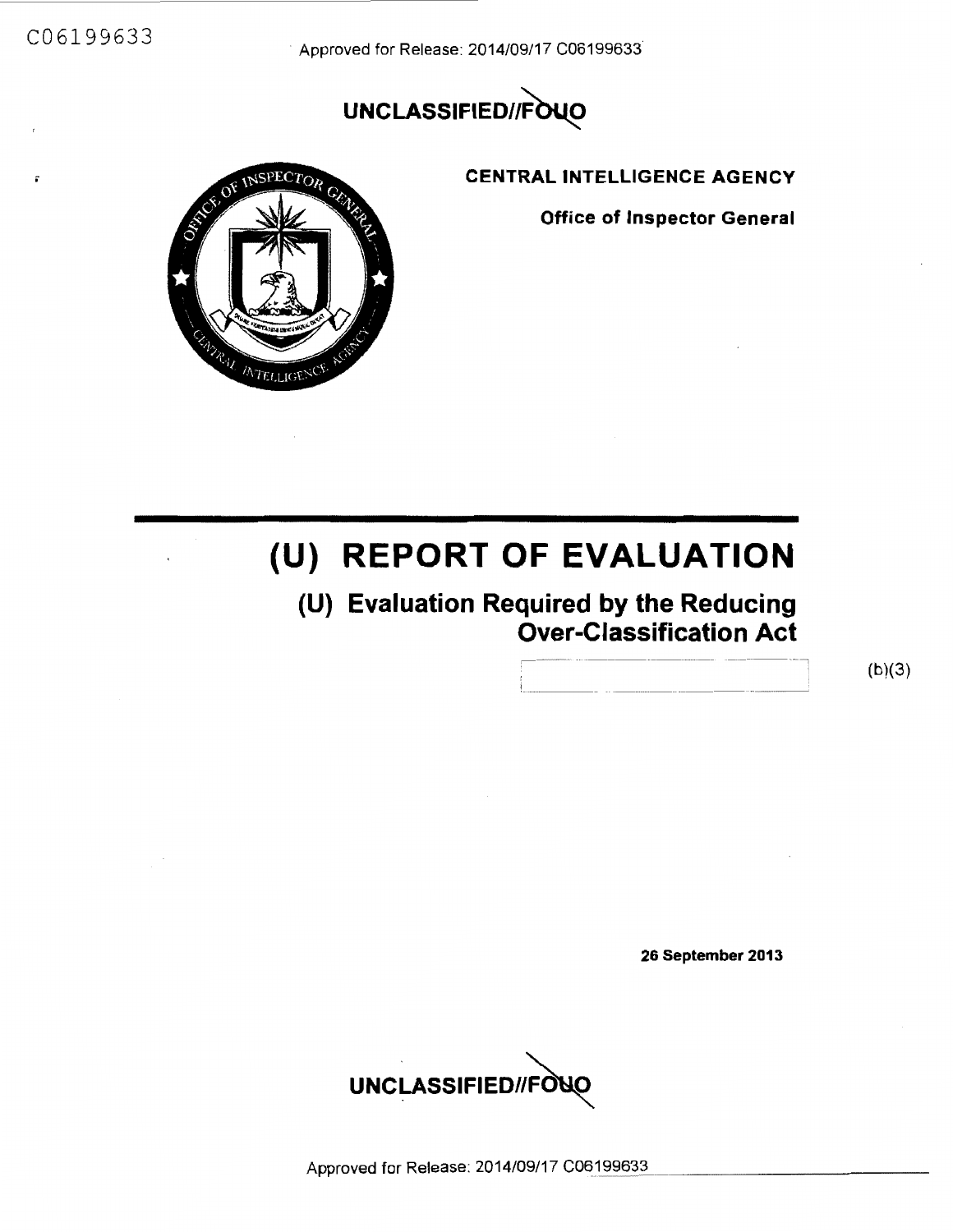Approved for Release: 2014/09/17 C06199633

# UNCLASSIFIED//FOUO

### **(U) Report of Evaluation**

### **(U) Evaluation Required by the Reducing Over-Classification Act**

 $(b)(3)$ 

### **(U) EXECUTIVE SUMMARY**

(U) This evaluation was conducted in response to a requirement contained in the *Reducing Over-Classification Act,* Public Law 111-258 (7 October 2010). The Act requires the Inspector General of each US department or agency with an officer who is authorized to make original classifications, in consultation with the National Archives and Records Administration, Information Security Oversight Office (ISOO), to conduct no less than two evaluations of that department or agency. In accordance with the Act, the objectives of this evaluation were to:

- (U) Assess whether applicable classification policies, procedures, rules, and regulations have been adopted, followed, and effectively administered within the CIA.
- (U) Identify policies, procedures, rules, regulations, or management practices that may be contributing to persistent misclassification of material.

 $(U/FO$ <sup> $U$ </sup> $(O)$  CIA classification policies, procedures, and regulations are consistent with federal requirements and have supported implementation of an effective classification management program. CIA's classification management program is administered by the CIA Office of the Chief Information Officer, Information Management Services (IMS). IMS provides an array of classification services and tools ranging from classification policy guidance to classification management software. According to IMS officials, CIA Information Management Technical Officers (IMTOs) assist CIA personnel in accessing, protecting, organizing, and preserving information in accordance with federal and CIA regulations. IMS has established procedures for individuals to challenge CIA classification decisions and a process for adjudicating classification challenges. Although CIA policies adhere to federal standards for managing classification, there are some areas of classification management that should be improved.

 $(b)(3)$ 

1

(U//FONO) The CIA's fiscal year (FY) 2012 annual self-inspection of its classification management program and report of the self-inspection did not fully comply with the standards prescribed in Executive Order (E.O.) 13526, *Classified National Security Information,* and the requirements of 32 Code of Federal Regulations (C.F.R.) Part 2001 - *Classified National Security Information.* CIA's self-inspection report did not address all of the required areas and lacked sufficient details in certain areas. Our

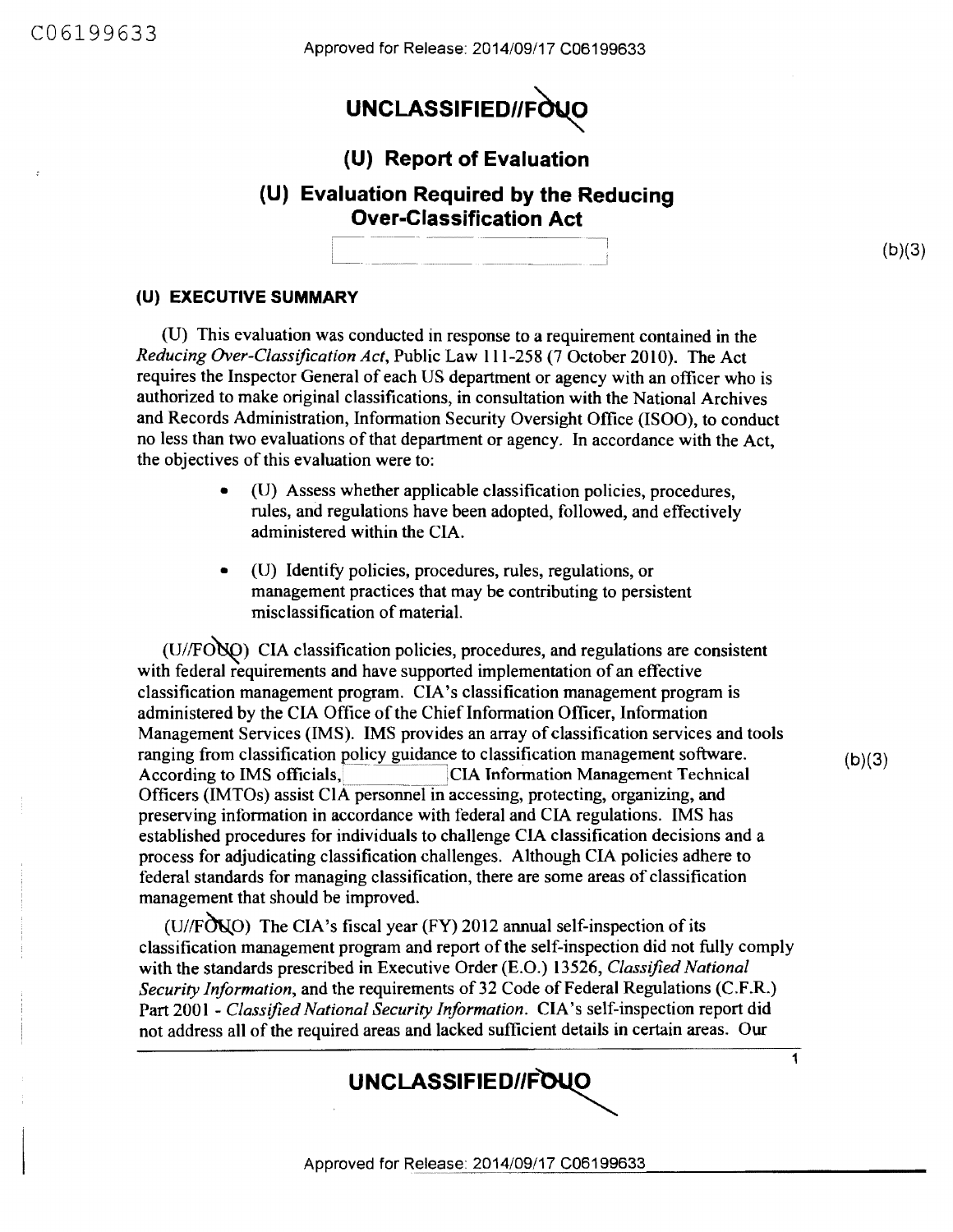## **UNCLASSIFIED/iFoYQ\_**

evaluation report recommends that a process be implemented to ensure that the CIA addresses all self-inspection program reporting requirements prescribed by E.O. 13526 and 32 C.F.R Part 2001.

(U) CIA has not established a derivative classification training program that satisfies the E.O. 13526 requirement that persons who apply derivative classification markings receive training in the proper application of derivative classification principles at least receive training in the proper application of derivative classification principles at least<br>once every two years. Agency Regulation once every two years. Agency Regulation<br>establishes a requirement for biannual training for derivative  $(b)(3)$ 

classifiers and provides for suspending derivative classification authority for those who fail to meet the training requirement. A computer-based derivative classification training course was deployed in 2012. However, according to an IMS official, insufficient bandwidth restricted the number of CIA personnel who were able to access the derivative classification training course, and only 43 percent of CIA personnel completed the course in 2012. This report recommends that effective, mandatory derivative classification refresher training for CIA personnel be implemented as required by E.O. 13526 and - \_\_ .I  $(b)(3)$  $(b)(3)$ 

(U) We found no instances of over-classification in the sample of  $\vert$  finished intelligence reports that we reviewed. However, we found numerous errors with how required information was presented in the reports' classification blocks and with the portion marking of the reports. Some of the errors resulted from updates to the CIA's automated classification management tool (CMT) not being fully deployed to all CIA users. Other errors were the result of internal processes associated with posting the reports to the **internal of the set of the set of the set of the set of the set of the set of the set of the set of the set of the set o** fully deploy the updated version of the CIA's classification management tool to comply with the derivative classification marking standards and guidance prescribed in the ISOO booklet, *Marking Classified National Security Information.* The report also recommends that procedures be implemented for posting material to the  $\qquad$  that comply with the derivative classification marking standards and guidance prescnbed by the ISOO.  $(b)(3)$  $(b)(3)$  $(b)(3)$ 

> I  $\frac{1}{1}$  Assistant Inspector General for Audit (b)(3)



 $\overline{2}$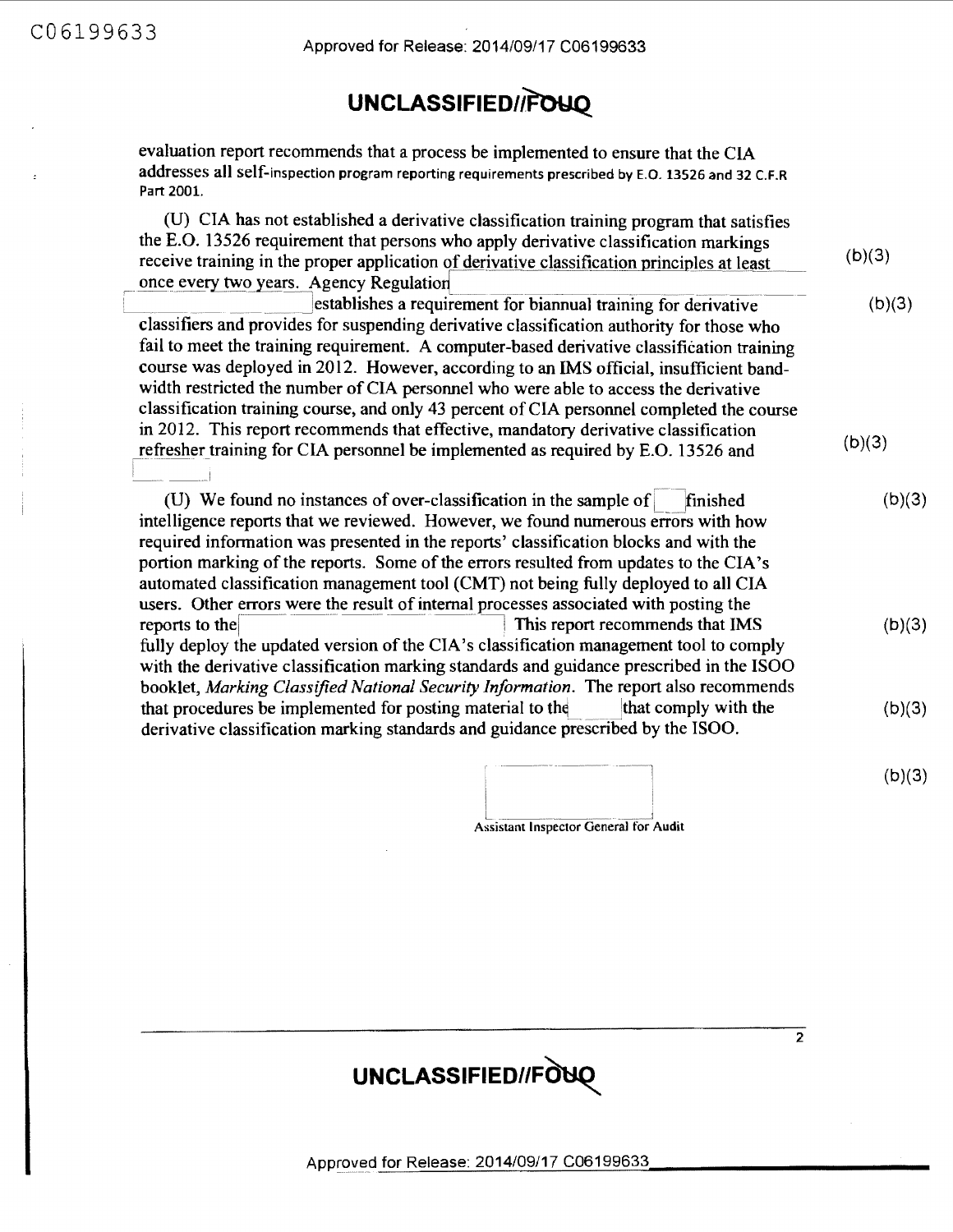

#### (U) **BACKGROUND**

(U) The *Reducing Over-Classification Act,* Public Law 111-258 (7 October 2010), was enacted in response to issues highlighted by the National Commission on Terrorist Attacks Upon the United States (the "9/11 Commission"). The 9/11 Commission concluded that security requirements lead to over-classification and excessive compartmentation of information among agencies.<sup>1</sup> The 9/11 Commission observed that over-classification of information interferes with accurate, actionable, and timely information sharing; increases the cost of information security; and needlessly limits stakeholder and public access to information. The *Reducing Over-Classification Act*  requires the Inspector General of each US department or agency with an officer who is authorized to make original classifications, in consultation with the Information Security Oversight Office  $(ISOO)<sup>2</sup>$  to conduct no less than two evaluations of that department or agency to:

- (U) Assess whether applicable classification policies, procedures, rules, and regulations have been adopted, followed, and effectively administered.
- (U) Identify policies, procedures, rules, regulations, or management practices that may be contributing to persistent misclassification of material.

The first evaluation is to be completed no later than 30 September 2013. The second evaluation will review progress in addressing the results of the first evaluation and is to be completed no later than 30 September 2016. The Act requires that the Inspectors General coordinate their work with one another and with the ISOO to ensure that evaluations are conducted following a consistent methodology that allows for comparisons across departments and agencies.

(U) On 29 December 2009, President Obama signed Executive Order (E.O.) 13526, *Classified National Security Information,* which established the current principles, policies, and procedures for classification. E.O. 13526 prescribes a uniform system for classifying, safeguarding, and declassifying national security information. E.O. 13526 expresses the President's belief that the nation's progress depends on the free flow of information, both within the government and to the American people. Accordingly, protecting information critical to national security and demonstrating a commitment to open government through accurate and accountable application of classification standards and effective declassification are equally important priorities.

 $<sup>2</sup>(U)$  The ISOO is a component of the National Archives and Records Administration and receives policy and</sup> program guidance from the National Security Staff. ISOO is responsible for policy and oversight of the Government-wide security classification system and the National Industrial Security Program.



3

 $<sup>1</sup>$  (U) Over-classification is the designation of information as classified, when the information does not meet one or</sup> more of the standards for classification under E.O. 13526, *Classified National Security Information.*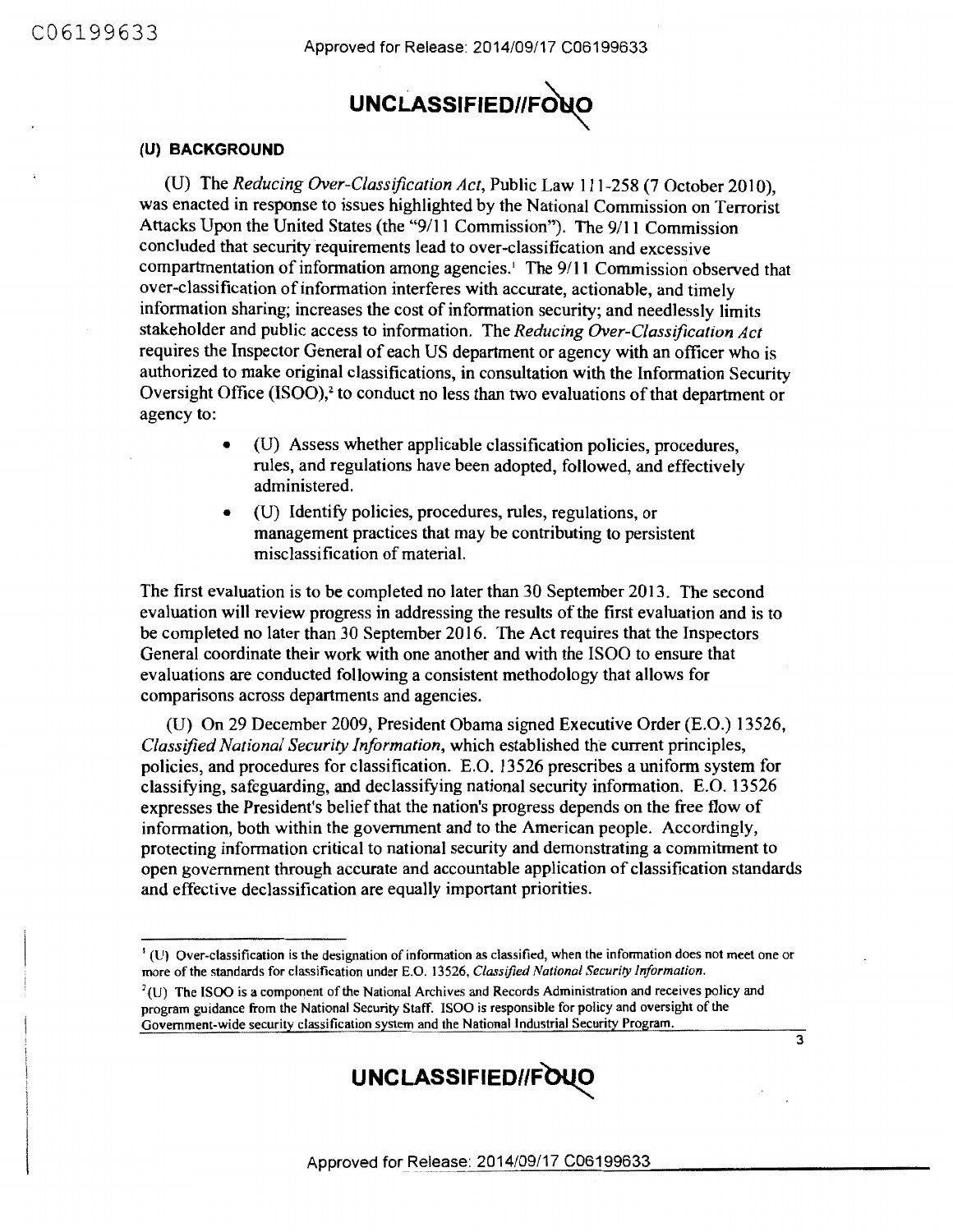(U) As prescribed by E.0. 13526, information that requires protection against unauthorized disclosure to prevent damage to national security must be marked appropriately to indicate its classified status. Information may be classified at one of the following three levels:

> 1. (U) "Confidential"-applied to information when its unauthorized disclosure could reasonably be expected to cause damage to the national security that the original classification authority is able to identify or describe.

2. (U) "Secret"-applied to information when its unauthorized disclosure could reasonably be expected to cause serious damage to the national security that the original classification authority is able to identify or describe.

3. (U) "Top Secret"—applied to information when its unauthorized disclosure could reasonably be expected to cause exceptionally grave damage to the national security that the original classification authority is able to identify or describe.

If significant doubt exists about the appropriate level of classification, E.O. 13526 prescribes that the information be classified at the lower level.

(U) Executive Order 13526 prescribes that the authority to classify information originally may be exercised only by individuals authorized by the President, the Vice President, agency heads, or other officials designated by the President. E. 0. 13526 defines "original classification" as the initial determination that information requires, in the interest of the national security, protection against unauthorized disclosure. The President has delegated original classification authority to the Director, CIA who has, in turn, delegated original classification authority to  $\Box$  CIA officials. To make an original classification decision, an authorized individual must determine if the information meets the following standards:

- (U) The information is owned, controlled, or produced by or for the US Government.
- (U) The information falls within one or more of the eight categories of information described in Section 1.4 ofE.0. 13526, such as intelligence activities, intelligence sources or methods, or cryptology.
- (U) The unauthorized disclosure of the information reasonably could be expected to result in damage to the national security, which the original classification authority is able to identify or describe.

By definition, original classification precedes all other aspects of the security classification system, including derivative classification, safeguarding, and declassification.



 $(b)(3)$ 

 $\overline{\mathbf{4}}$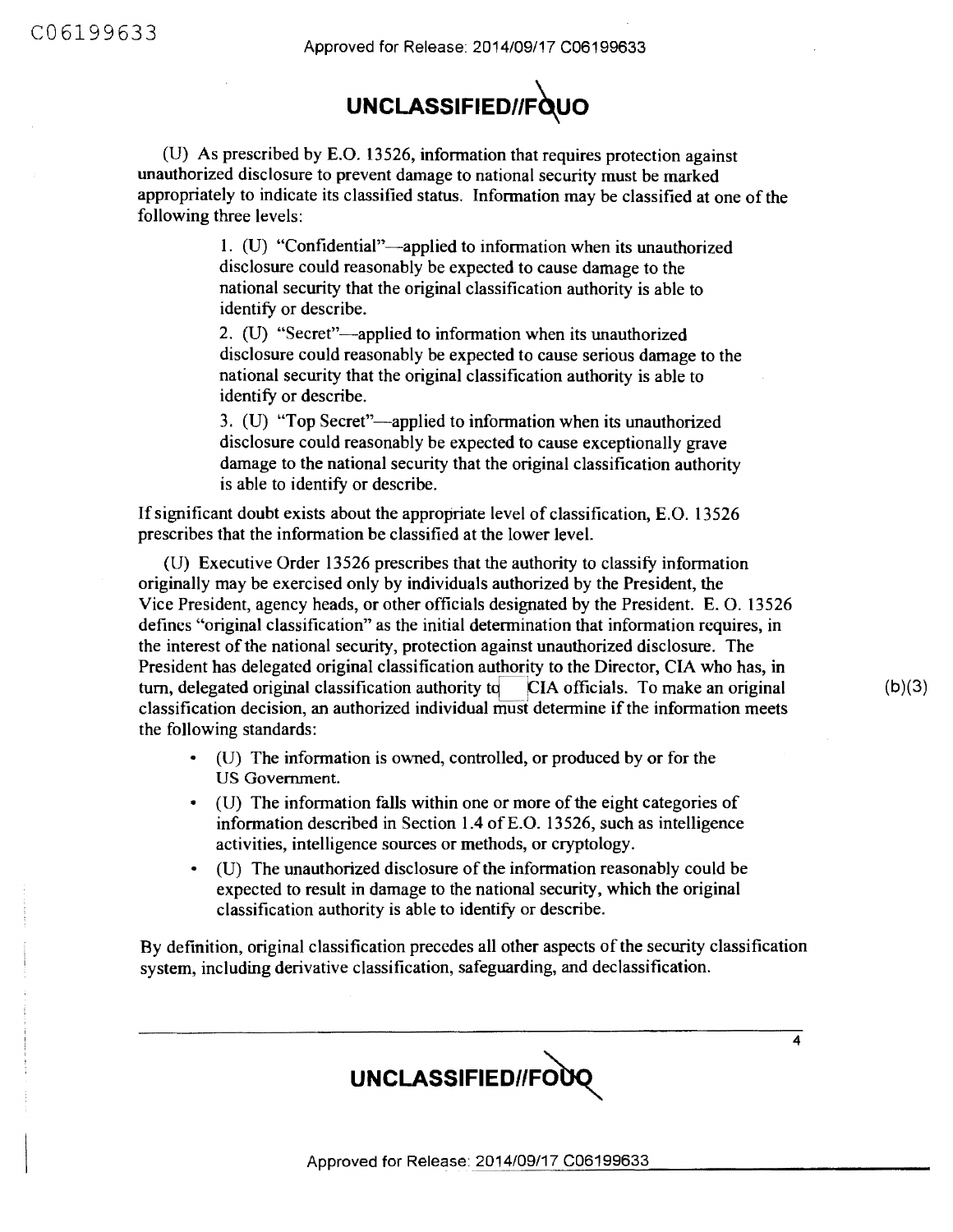|                                                                                                                                                                                                                                                                            | (b)(3) |
|----------------------------------------------------------------------------------------------------------------------------------------------------------------------------------------------------------------------------------------------------------------------------|--------|
| (U) According to Agency Regulation                                                                                                                                                                                                                                         |        |
| all cleared Agency personnel—staff, detailees, and contractors—<br>are authorized to apply derivative classification in accordance with E.O. 13526.<br>Information may be derivatively classified from a source document, or through the use of<br>a classification guide. | (b)(3) |

(U) Federal departments and agencies may implement a system of restrictive caveats that can be applied to classified information in the form of dissemination controls and handling instructions. These caveats are not classifications, rather, they prescribe how classified information can be distributed or shared. Only those dissemination controls and handling instructions approved by the ISOO or, with respect to Intelligence Community organizations, by the Director of National Intelligence (DNI), may be used.

### **(U) RESULTS AND RECOMMENDATIONS**

#### **(U) CIA Classification Program Management Is Generally Effective**

 $(U/FONO)$  CIA classification policies, procedures, and regulations are consistent with federal requirements and have supported implementation of an effective classification management program. CIA's classification management program is administered by the CIA Office of the Chief Information Officer, Information Management Services (IMS). IMS provides an array of classification services and tools ranging from classification policy guidance to classification management software. According to IMS officials, there are CIA Information Management Technical Officers (IMTOs) who are deployed within various CIA components and assist personnel in accessing, protecting, organizing, and preserving their information in accordance with federal and CIA regulations. IMTOs are trained in classification standards and provide guidance in making classification decisions and applying classification markings. IMS has also established a procedure for individuals to challenge CIA classification decisions and a process for adjudicating classification challenges.

 $(b)(3)$ 

 $(b)(3)$  $(b)(3)$  $(b)(3)$  $(b)(3)$ 

 $\overline{5}$ 

#### **(U) CIA Exercise of Original Classification Authority**

(U) Agency Guidance lists CIA positions that have original classification authority: the Director, CIA and positions delegated authority by the Director, CIA. Of the  $\Box$  CIA officers that have been delegated original classification authority, only one officer has exercised this authority in the last five years. The only CIA officer to exercise original classification authority in the last five years is the Chief, Classification Management and Collaboration Group (CMCG), IMS. The incumbent in this position is an expert in information and classification management with over 30 years of experience. The Chief, CMCG adjudicates classification challenges, and his staff is responsible for developing and administering the Agency's classification training program.

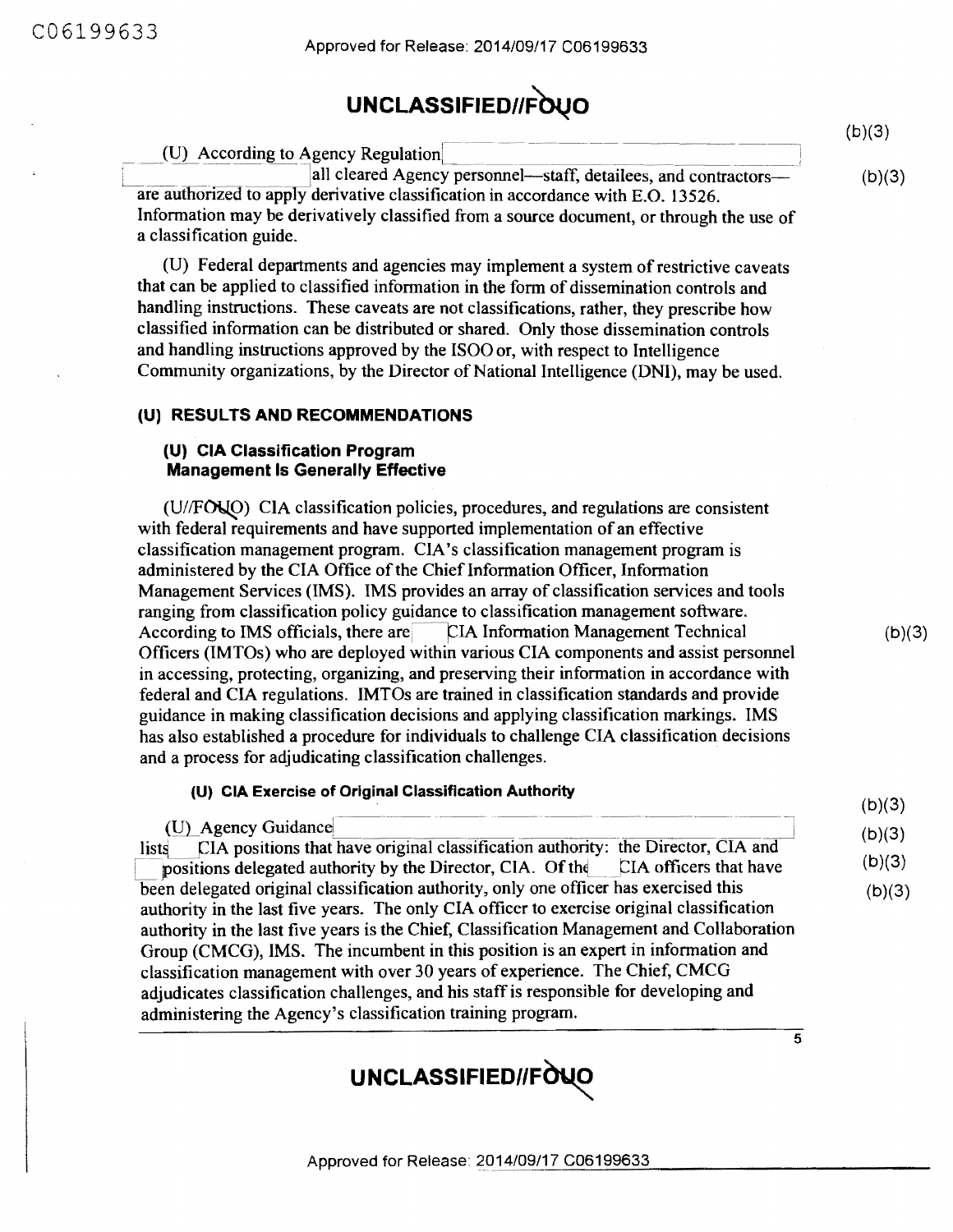| (U) We reviewed the four original classification decisions made by the Chief, CMCG<br>in FY 2012. In each instance the Chief, CMCG documented the rationale behind his<br>classification decisions and why the information was not covered by an existing citation<br>in the CIA National Security Classification Guide<br>According to the Chief.<br>CMCG, the CIA National Security Classification Guide is updated every five years, and<br>these original classification decisions will be addressed, as appropriate, in the next<br>revision of the Guide, which is planned for 2015. | (b)(3) |
|--------------------------------------------------------------------------------------------------------------------------------------------------------------------------------------------------------------------------------------------------------------------------------------------------------------------------------------------------------------------------------------------------------------------------------------------------------------------------------------------------------------------------------------------------------------------------------------------|--------|
| (U) As prescribed by 32 Code of Federal Regulations (C.F.R.) Part 2001, persons<br>having original classification authority are required to receive training in proper<br>classification prior to originally classifying information and at least once per calendar<br>year thereafter.<br>incorporates these requirements and provides for suspending<br>original classification authority for persons who fail to meet training requirements.                                                                                                                                            | (b)(3) |
| current CIA officers having original classification authority<br>Although only<br>have completed training, the training requirement must be satisfied before the authority is<br>exercised. The Chief, CMCG has completed required training.                                                                                                                                                                                                                                                                                                                                               | (b)(3) |
| (U) CIA Exercise of Derivative Classification Authority                                                                                                                                                                                                                                                                                                                                                                                                                                                                                                                                    |        |
| (U)<br>states that all cleared Agency personnel—staff, detailees, and<br>contractors—are authorized in accordance with E.O. 13526 to apply derivative<br>classification. According to the Chief, CMCG and CIA reporting to ISOO, CIA<br>personnel made more than 27 million derivative classification decisions in FY 2012.<br>Unlike many other federal agencies, the CIA has maintained a single, comprehensive<br>classification guide rather than individual guides for projects, programs, or categories of<br>information.                                                           | (b)(3) |
| (U) In response to an E.O. 13526 requirement, IMS undertook a review of the CIA<br>National Security Classification Guide. The review concluded that greater precision in                                                                                                                                                                                                                                                                                                                                                                                                                  | (b)(3) |
| the use of the guide might be achieved if the key intelligence disciplines that are<br>were reviewed by subject<br>represented in the guide, e.g.<br>matter experts (SMEs) in each discipline. A team of classification guidance professionals<br>have engaged with the SMEs to examine in detail why specific aspects of CIA business                                                                                                                                                                                                                                                     | (b)(3) |
| processes, tradecraft, and operations are classified and to identify those aspects that are<br>not. IMS plans to expand the guide to include appendices for each of the<br>intelligence<br>disciplines to provide detailed guidance for CIA officers when making derivative<br>classification decisions.                                                                                                                                                                                                                                                                                   | (b)(3) |
| (U//FOUO) Although CIA policies adhere to federal standards for managing<br>classification, there are some areas of classification management that should be<br>improved.                                                                                                                                                                                                                                                                                                                                                                                                                  |        |
|                                                                                                                                                                                                                                                                                                                                                                                                                                                                                                                                                                                            |        |

# UNCLASSIFIED//FOUO

 $\overline{6}$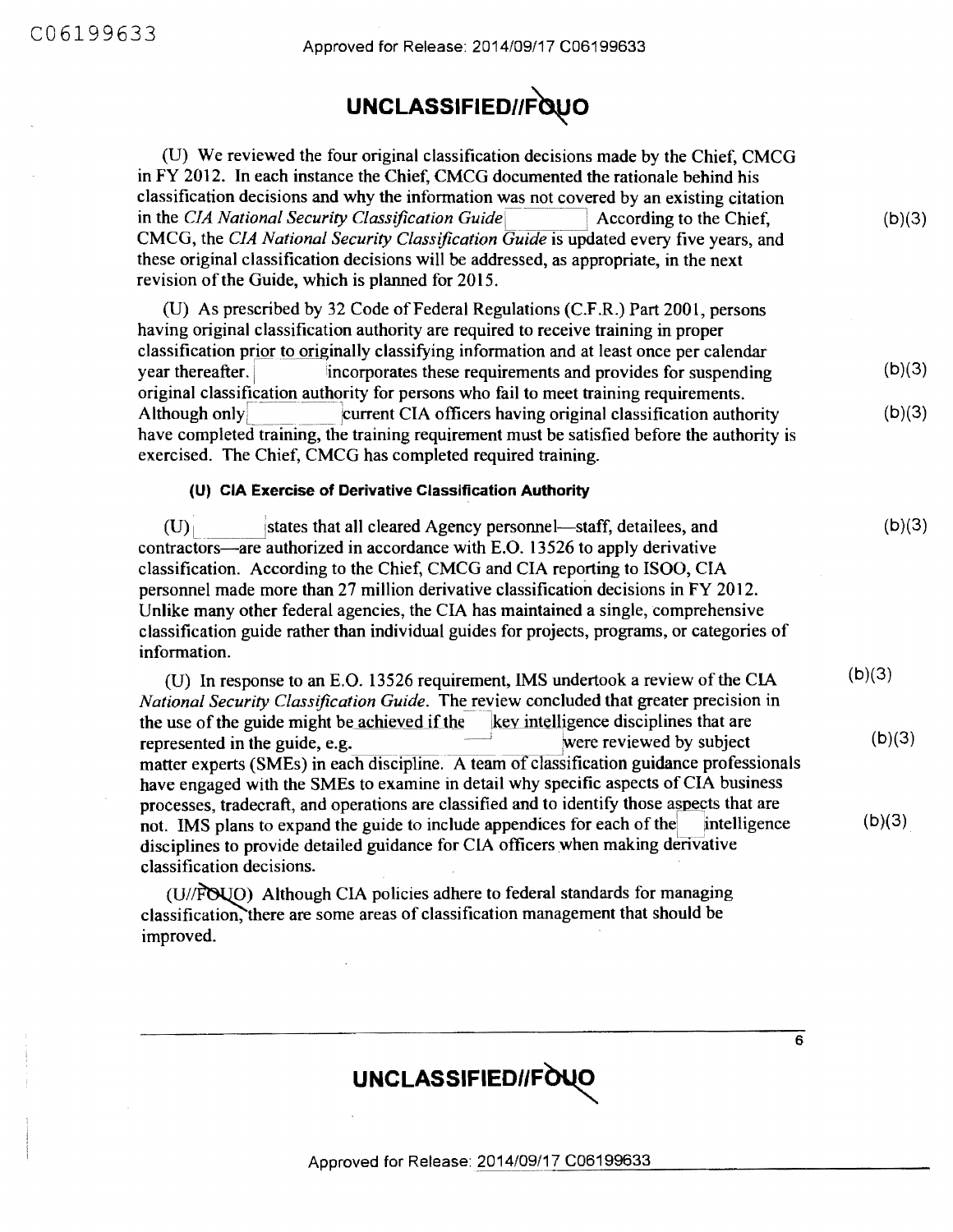## **UNCLASSIFIEDllf\3uO**

#### **(U) CIA Self-Inspection of Its Classification Management Program Needs To Be Strengthened**

(U//FOUO) The CIA's fiscal year (FY) 2012 self-inspection of its classification management program and report of the self-inspection did not fully comply with the standards prescribed in E.O. 13526 and the requirements of 32 C.F.R. Part 2001 -*Classified National Security Information.* CIA 's self-inspection report, submitted to the ISOO on 14 December 2012, did not address all of the required program areas and lacked sufficient details in certain areas. The report's statement regarding required classification training implied that the CIA 's computer-based, derivative classifier training had been fully implemented, which was not the case for FY 2012.

(U) E.O. 13526 requires each federal agency to establish and maintain an ongoing self-inspection program and to report annually to the Director of the ISOO the results of the agency's self-inspection. 32 C.F.R. Part 2001 prescribes specific standards for establishing and maintaining a self-inspection program. The self-inspection is to include reviews of representative samples of original and derivative classification decisions, declassifications, safeguarding of classified information, procedures for assessing security violations, security education and training, and management and oversight. In addition, the self-inspection is to assess actions taken or planned to correct deficiencies in the classification management program and identify best practices in classification management. The self-inspection report is required to include a description of the selfinspection program and a summary of the findings from the self-inspection.

(U) In a 6 March 2013 letter to the Director, IMS the Director, ISOO outlined deficiencies in the CIA's FY 2012 self-inspection report that had been noted by the ISOO staff:

- (U) The report included only a partial description of the CIA's selfinspection program and did not fully describe its structure, approach, frequency, coverage, and reporting.
- (U) The report provided an assessment of the findings of the CIA's self-inspection program for a majority, but not all, of the required program areas.
- (U) The report answered less than half of the focus questions that apply to CIA.
- (U) The report provided the types and percentages of discrepancies found during the annual review of classification actions, but failed to provide the volume of classified materials reviewed.

According to the Chief, CMCG, an ISOO staff member advised that the number of documents reviewed in CIA's testing of derivative classifications was not sufficient to meet the standards of 32 C.F.R. Part 2001.



 $\overline{7}$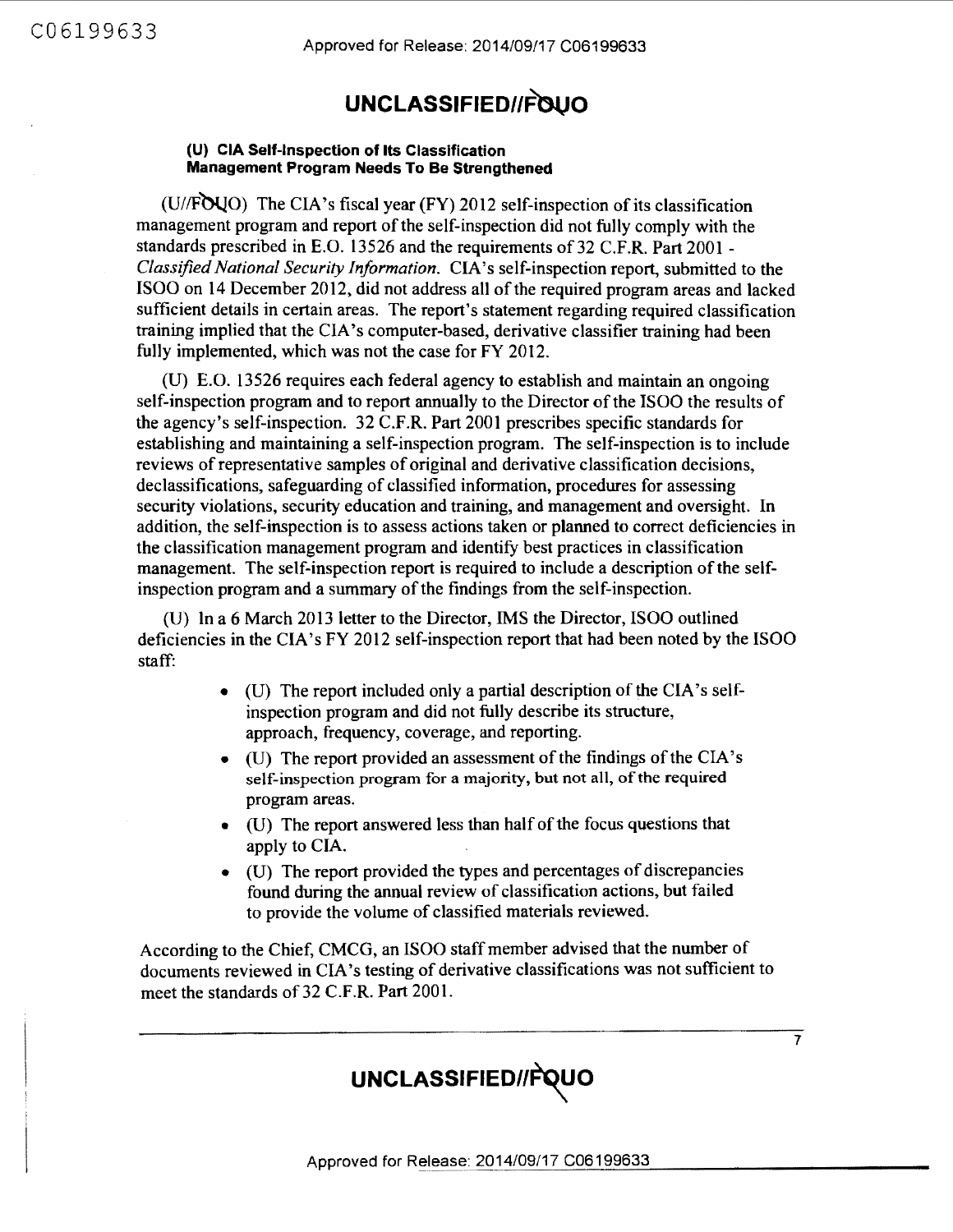(U//FOUO) Our review of the CIA's self-inspection report found that although most of the required program areas were addressed, the report included few details on several of the areas. For example, the section of the report addressing security violations states that the number of violations by CIA employees continues to be relatively low, but the report does not cite the number of security violations that occurred in FY 2012 or whether the number decreased or increased over previous years. The report states that CIA chose not to evaluate declassification actions in its FY 2012 self-inspection but provides no explanation for that decision. In addition, the report references the CIA's mandatory classification management training program. Although requires derivative classification training, only 43 percent of CIA personnel have completed the training.

(U) IMS officials told us that, because IMS resources had been devoted to implementing other requirements ofE.O. 13526, for example the review of the CIA classification guide, limited IMS resources were available to conduct the self-inspection of the CIA's classification management program. IMS is working to develop procedures to more effectively and efficiently conduct the self-inspection and prepare the report of the self-inspection for submission to the ISOO in FY 2013.

| $ U\rangle$ Recommendation 1-                                       |                                                                                                                                                                                                                               |
|---------------------------------------------------------------------|-------------------------------------------------------------------------------------------------------------------------------------------------------------------------------------------------------------------------------|
| A R. F. Contactor and Contact State Property and Contact State Con- | consecuted for the first of the Consecutive and constitutions are the consecutive of the first of the Consecutive Consecutive Consecutive Consecutive Consecutive Consecutive Consecutive Consecutive Consecutive Consecutive |
|                                                                     |                                                                                                                                                                                                                               |
|                                                                     |                                                                                                                                                                                                                               |
|                                                                     |                                                                                                                                                                                                                               |
|                                                                     |                                                                                                                                                                                                                               |
|                                                                     |                                                                                                                                                                                                                               |
|                                                                     |                                                                                                                                                                                                                               |
|                                                                     |                                                                                                                                                                                                                               |

(U) The Director, IMS concurs with this recommendation. In comments on a draft of this report, he stated that IMS chose not to include information about CIA's declassification program as part of the FY 2012 self-inspection because the CIA declassification program undergoes regular inspections by the ISOO staff. According to the Director, IMS, CIA's declassification program has been repeatedly identified by ISOO as a "best practice" throughout government.

#### **(U) Required Derivative Classification Training Has Not Been Fully Implemented**

(U) CIA has not established a derivative classification training program that satisfies the E.O. 13526 requirement that persons who apply derivative classification markings receive training in the proper application of derivative classification principles at least once every two years. E.O. 13526 prescribes that derivative classifiers who do not complete such training at least once every two years will have their authority to apply derivative classification markings suspended until they complete such training. establishes a requirement for biannual training for derivative classifiers and provides for

### **UNCLASSIFIED//FOUO**

 $(b)(5)$ 

 $(b)(3)$ 

 $(b)(3)$ 

8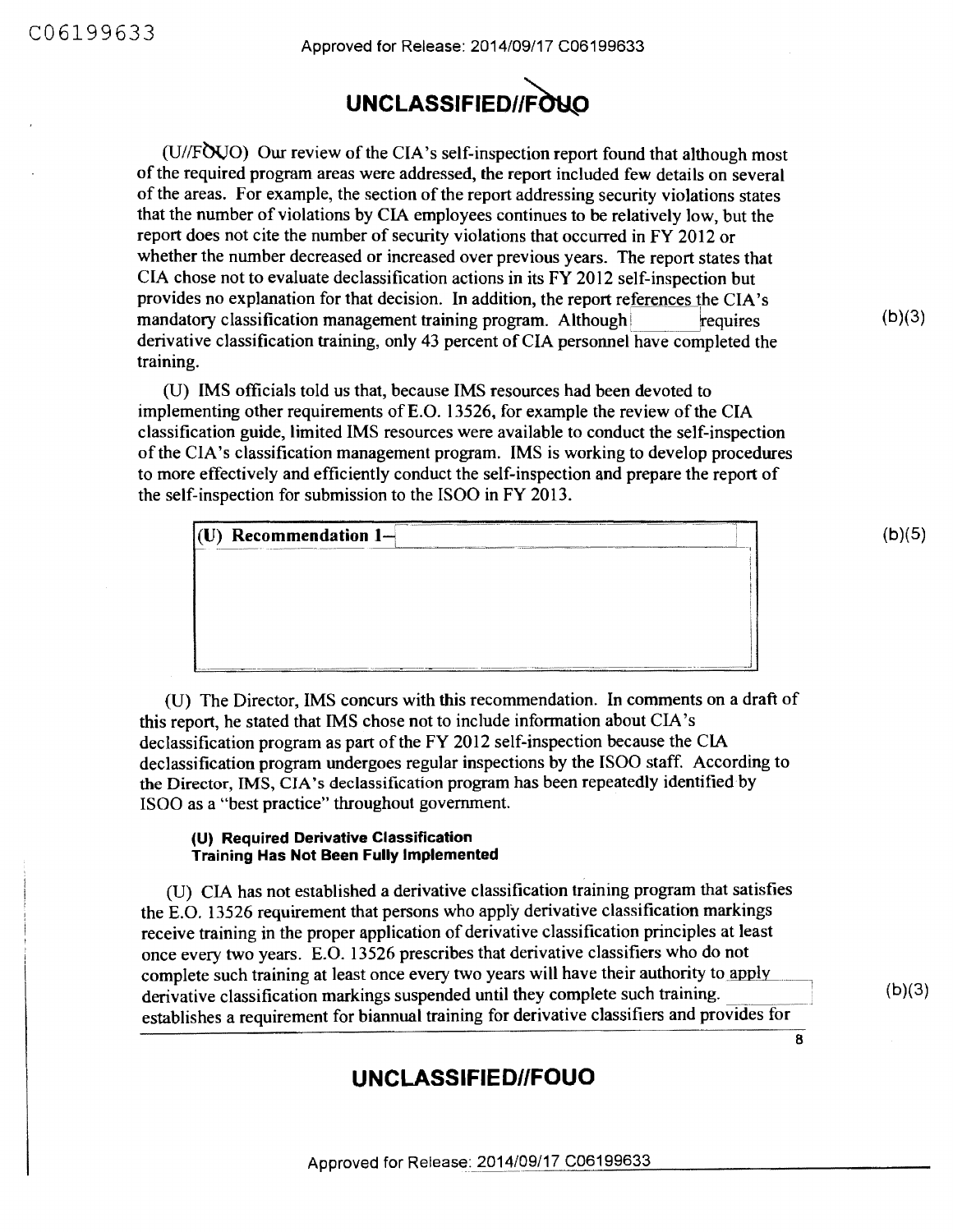suspending derivative classification authority for those who fail to meet the training requirement.

(U) All CIA employees receive classification training when they enter on duty. A mandatory, computer-based derivative classification refresher training course was deployed in 2012. However, according to the Chief, CMCG, insufficient band-width restricted the number of CIA personnel who were able to access the derivative classification training course, and only 43 percent of CIA personnel completed the course in 2012. Although  $\sim$  - requires training only every other year, the computer-based training course states that the training is an annual requirement for all derivative classifiers. The Chief, CMCG told us that completion of the computer-based derivative classification training course will be made an annual requirement by revision of <sup>1</sup> when the course is effectively implemented. A 2013 version of the course has been developed and is being tested to ensure that it is deployed with adequate band-width.

 $(b)(3)$ 

 $(b)(3)$ 

 $\mathbf{9}$ 

| Wilsonstand<br>(U) Recommendation 2 $\overline{ }$ | (b)(3)<br>(b)(5) |
|----------------------------------------------------|------------------|
|                                                    |                  |

(U) The Director, IMS concurs with this recommendation.

#### **(U) Classification Markings for Finished Intelligence Are Not Fully Compliant With Current Standards**

(U) Derivative classification markings in CIA finished intelligence products are not always consistent with the guidance and standards prescribed by the ISOO. The ISOO booklet, *Marking Classified National Security Information,* revised 1 January 2012, prescribes classification markings for derivatively classified documents. The booklet provides guidance on the components of the classification banner<sup>3</sup> and classification box, classification duration, and placement of portion markings. Except in extraordinary circumstances, or as approved by the Director, ISOO, the marking of classified information may not deviate from the prescribed formats. (b)(3)

| finished intelligence reports<br>(U//FOUO) We reviewed a statistical sample of        |               |        |
|---------------------------------------------------------------------------------------|---------------|--------|
| from calendar year 2012 posted to the                                                 | an enterprise | (b)(3) |
| website hosted by CIA that provides intelligence analysis, clandestine reporting, and |               |        |
| open source content to policymakers and the Intelligence Community. The               | finished      | (b)(3) |

<sup>&</sup>lt;sup>3</sup> (U) Classification banners appear at the top and bottom of each page of a classified document and include infonnation such as classification level, sensitive controlled information markings, and dissemination control markings.

### **UNCLASSIFIED//FOUO**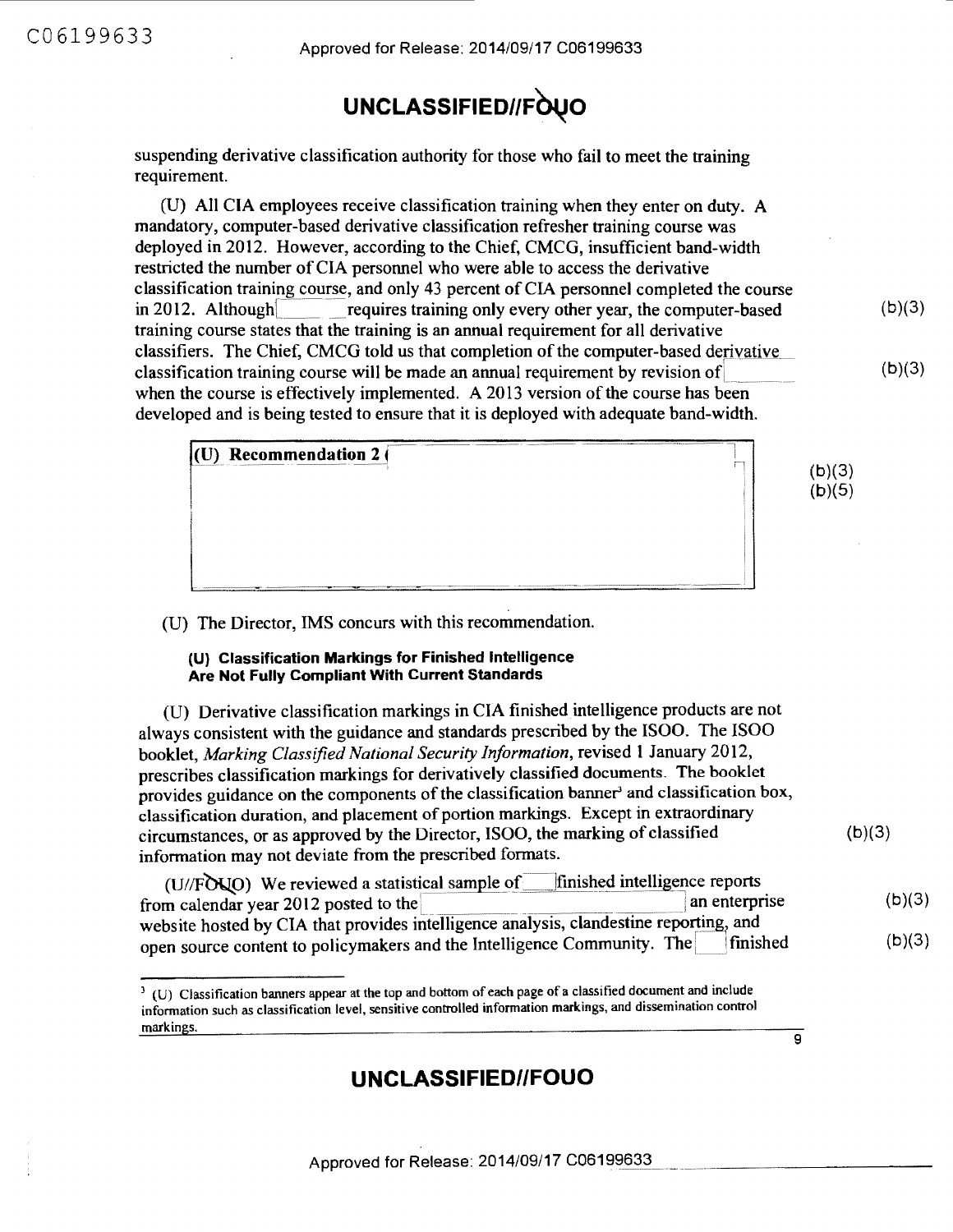# **UNCLASSIFIED//Fdvo**

| intelligence reports were derived from<br>intelligence reports and open source<br>documents. In conducting our review, we examined a sufficient number of source<br>documents to assess the classification markings appended to the finished intelligence<br>reports. We assessed the content of classification blocks and other required classification<br>markings, such as portion markings. In total, we tested 16 attributes concerning<br>classification level and markings.                                                                                                                                                                         | (b)(3)           |
|------------------------------------------------------------------------------------------------------------------------------------------------------------------------------------------------------------------------------------------------------------------------------------------------------------------------------------------------------------------------------------------------------------------------------------------------------------------------------------------------------------------------------------------------------------------------------------------------------------------------------------------------------------|------------------|
| (U) We found no instances of over-classification in the<br>finished intelligence<br>reports we reviewed. However, we found numerous errors with how required<br>information was presented in the reports' classification blocks and with the portion<br>marking of the reports. Some of the errors resulted from the CIA's automated<br>classification management tool (CMT) not being updated to reflect current classification<br>marking standards. Other errors were the result of internal processes for posting<br>articles. Errors caused by the outdated CMT involved:                                                                             | (b)(3)<br>(b)(3) |
| • (U//FQUO) Declassification Instructions: Seventy-five percent of the<br>sampled reports had inaccuracies in the declassification instructions in the<br>classification block. Discrepancies included: use of a 50-year<br>declassification date when there was no sensitive human source<br>information to justify the extended period of classification; and use of<br>"25X1-Human," which is no longer an authorized designation for<br>declassification. CIA internal guidance states that the use of<br>"25X1-Human" was eliminated with E.O. 13526. However the CMT still<br>allows derivative classifiers to select this declassification marking. |                  |
| (U) Inclusion of a Classification Reason: Twelve percent of the sampled<br>finished intelligence products included in the classification block a<br>"Classification reason" line, which is no longer required for derivatively<br>classified documents.                                                                                                                                                                                                                                                                                                                                                                                                    |                  |
| articles involved:<br>Errors caused by weaknesses in internal processes for posting                                                                                                                                                                                                                                                                                                                                                                                                                                                                                                                                                                        | (b)(3)           |
| (U) Identification of the Classifier: Ninety-two percent of the finished<br>٠<br>intelligence reports in our sample did not have a "Classified by" line in the<br>classification block. Derivative classifiers should be identified by name<br>and position or by a unique personal identifier, in a manner that is<br>immediately apparent on each derivatively classified document. The CMT<br>automatically populates the "Classified by" line. However, for finished<br>the CMT stores the<br>intelligence products published on the<br>classifiers' information but does not display the information.                                                 | (b)(3)           |
| (U//FONO) Classification Source: Thirty-nine percent of the finished<br>٠<br>intelligence reports in our sample did not accurately identify the<br>classification source in the "Derived from" line, as prescribed by the ISOO<br>classification marking booklet. The "Derived from" line identifies the<br>source document or classification guide used to classify the document.<br>10                                                                                                                                                                                                                                                                   |                  |
|                                                                                                                                                                                                                                                                                                                                                                                                                                                                                                                                                                                                                                                            |                  |
| UNCLASSIFIED//FOUO                                                                                                                                                                                                                                                                                                                                                                                                                                                                                                                                                                                                                                         |                  |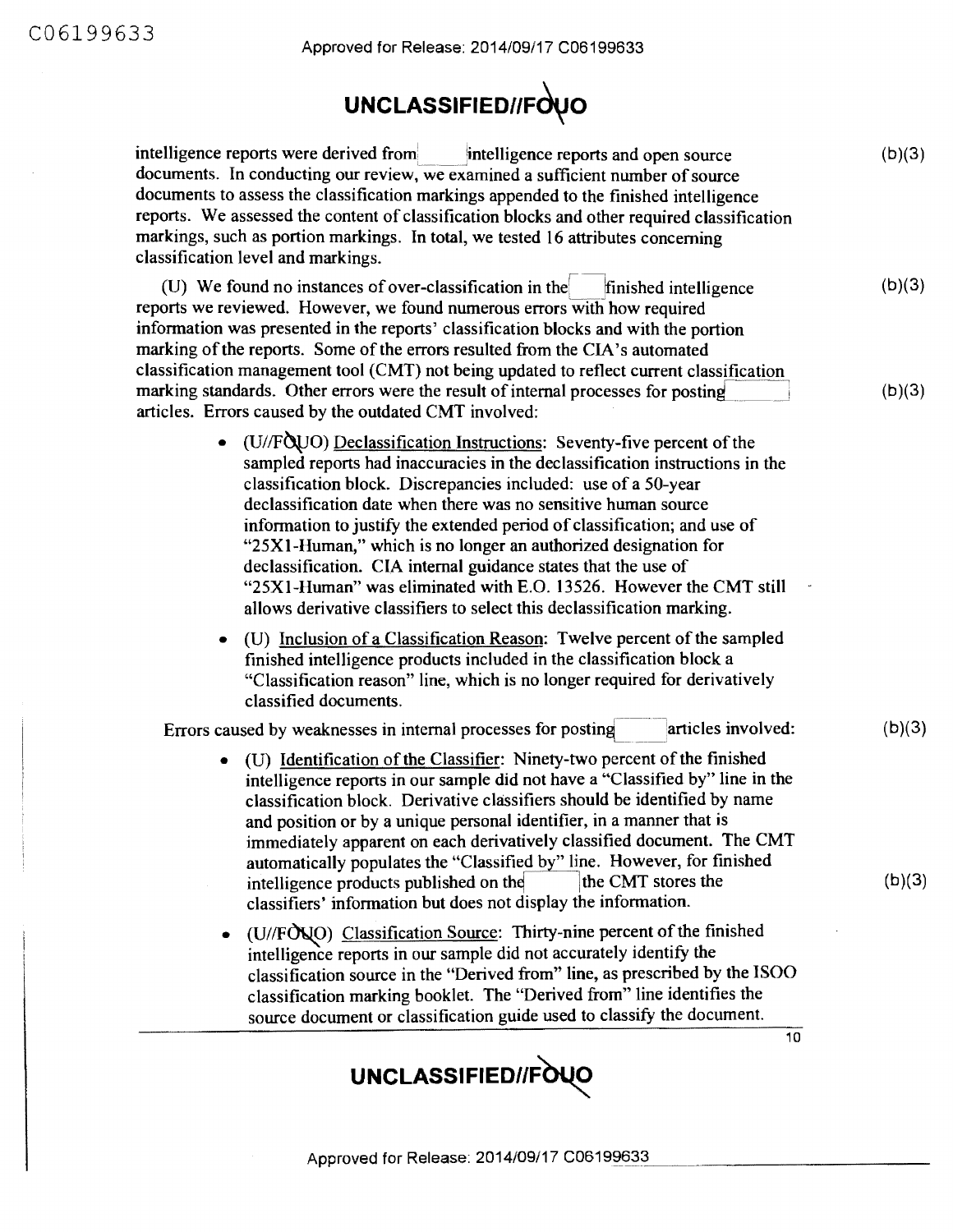

When using multiple source documents, the "Derived from" line should be marked "Multiple Sources" and a list of those sources should be included with the report. However, based on procedures used for the publication of finished intelligence reports on the when a source document includes a sensitive controlled information marking in the classification, only that source document is listed on the "Derived from" line of the report, regardless of the classifications of other source documents. This practice does not comply with ISOO guidance.

- (U) Identification of Multiple Sources: Twenty-three percent of the finished intelligence reports in our sample that accurately cited "Multiple Sources" in the "Derived from" line of the classification block did not include sufficient information in the source list to identify all source documents. For example, information on some source documents was limited to identifying the federal agency that produced the documents, but did not include titles, document numbers, or dates.
- (U) Portion Marks: Fifty-three percent of the finished intelligence reports had portion marks at the end of the portions to which the marks applied. According to the ISOO classification marking booklet, portion marks should precede the portions to which they apply. This issue appears to be the result of a delay in implementing a change regarding the placement of portion marks, which has since been resolved. Current articles correctly placed portion marks at the beginning of the portions to which they apply.

(U) Although CIA guidance has been updated to reflect current classification requirements, the CMT and procedures for publication of Let articles have not been updated and fully deployed. The CMT is an automated tool that is intended to assist derivative classifiers in correctly classifying and marking classified information. The CMT should incorporate current standards for classification markings. In addition, managers of the 1need to consult with IMS to develop procedures to ensure that classification markings and the classification block on articles published in the are fully compliant with current ISOO marking requirements.

 $(U)$  Recommendation  $3-$ 

 $(b)(3)$ 

 $(b)(3)$ 

 $(b)(3)$ 

 $(b)(3)$ 

 $(b)(3)$ 

 $(b)(3)$  $(b)(5)$ 

 $11$ 

UNCLASSIFIED//FOUO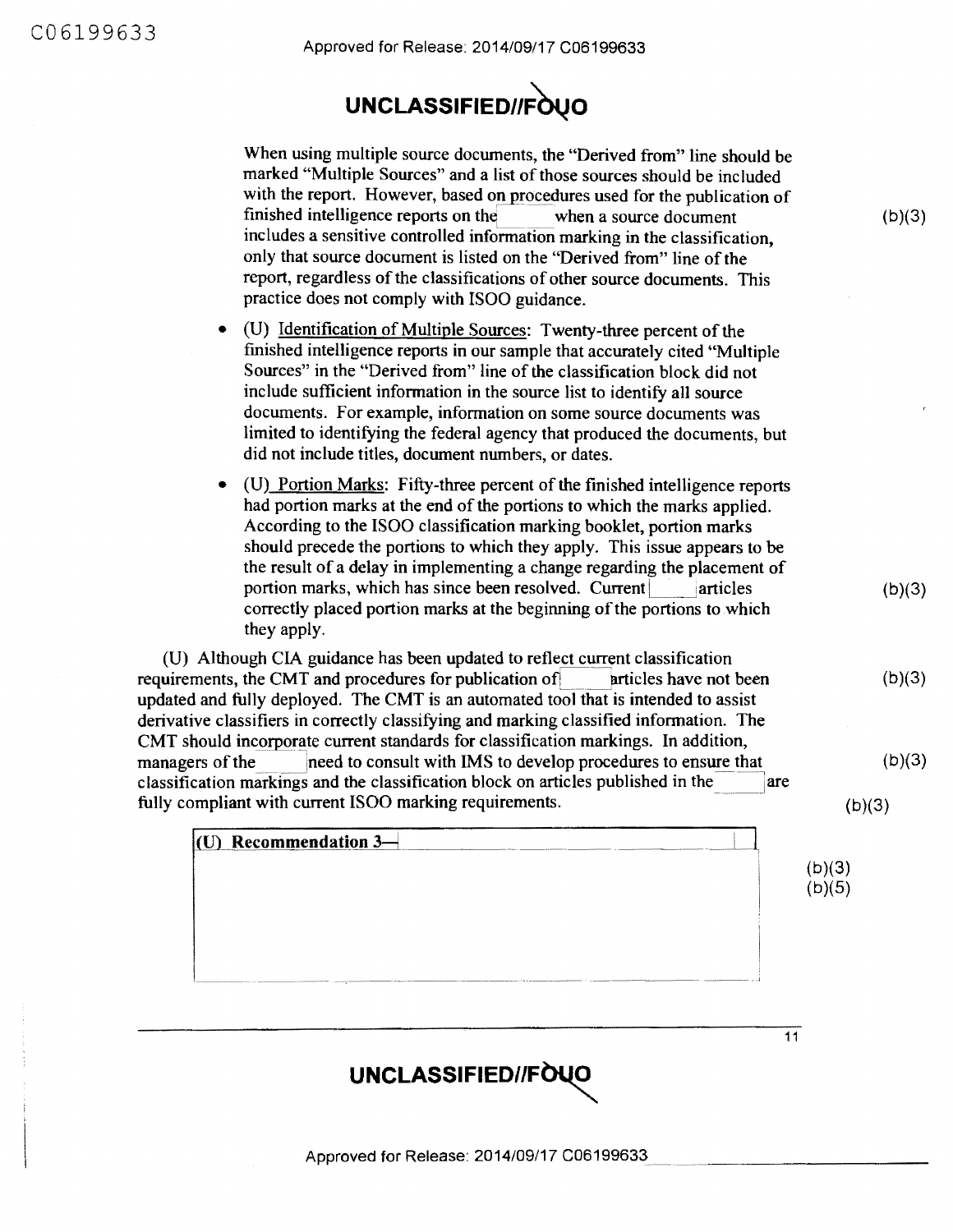(U) Director, IMS concurs with this recommendation. In comments to a draft of this report, he stated that due to the complexity of updates to CIA systems worldwide, the updated version of the CMT, made available to intelligence community agencies in September 2012, has not yet been fully deployed at CIA. The completion of the update process to bring all CIA users into compliance will take some time. He also stated that some errors in classification markings are caused by user error and cannot be corrected with the updates made to the CMT.

| $(U)$ Recommendation 4<br><b>Company for the Company of Company's Company's Company's Company's Company's Company's Company's Company's Company's Company's Company's Company's Company's Company's Company's Company's Company's Company's Company's Comp</b><br>the property of the property of the fundamental with \$1,000. | Announcement Constitution                     |
|---------------------------------------------------------------------------------------------------------------------------------------------------------------------------------------------------------------------------------------------------------------------------------------------------------------------------------|-----------------------------------------------|
|                                                                                                                                                                                                                                                                                                                                 | $(b)(3)$<br>$(b)(5)$                          |
|                                                                                                                                                                                                                                                                                                                                 |                                               |
|                                                                                                                                                                                                                                                                                                                                 |                                               |
|                                                                                                                                                                                                                                                                                                                                 |                                               |
|                                                                                                                                                                                                                                                                                                                                 |                                               |
|                                                                                                                                                                                                                                                                                                                                 |                                               |
| .<br>.<br>. .                                                                                                                                                                                                                                                                                                                   | (b)(3<br>.<br>$\sim$ $\sim$<br>.<br>$\bullet$ |

 $(U)$  In comments on a draft of this report, the Director and Managing Editor of the stated that he concurs with the recommendation, and that the development is working to update the classification block of all  $\vert$  featured content items. team is working to update the classification block of all

 $(b)(3)$ 

 $\overline{12}$ 

## UNCLASSIFIED//FOUO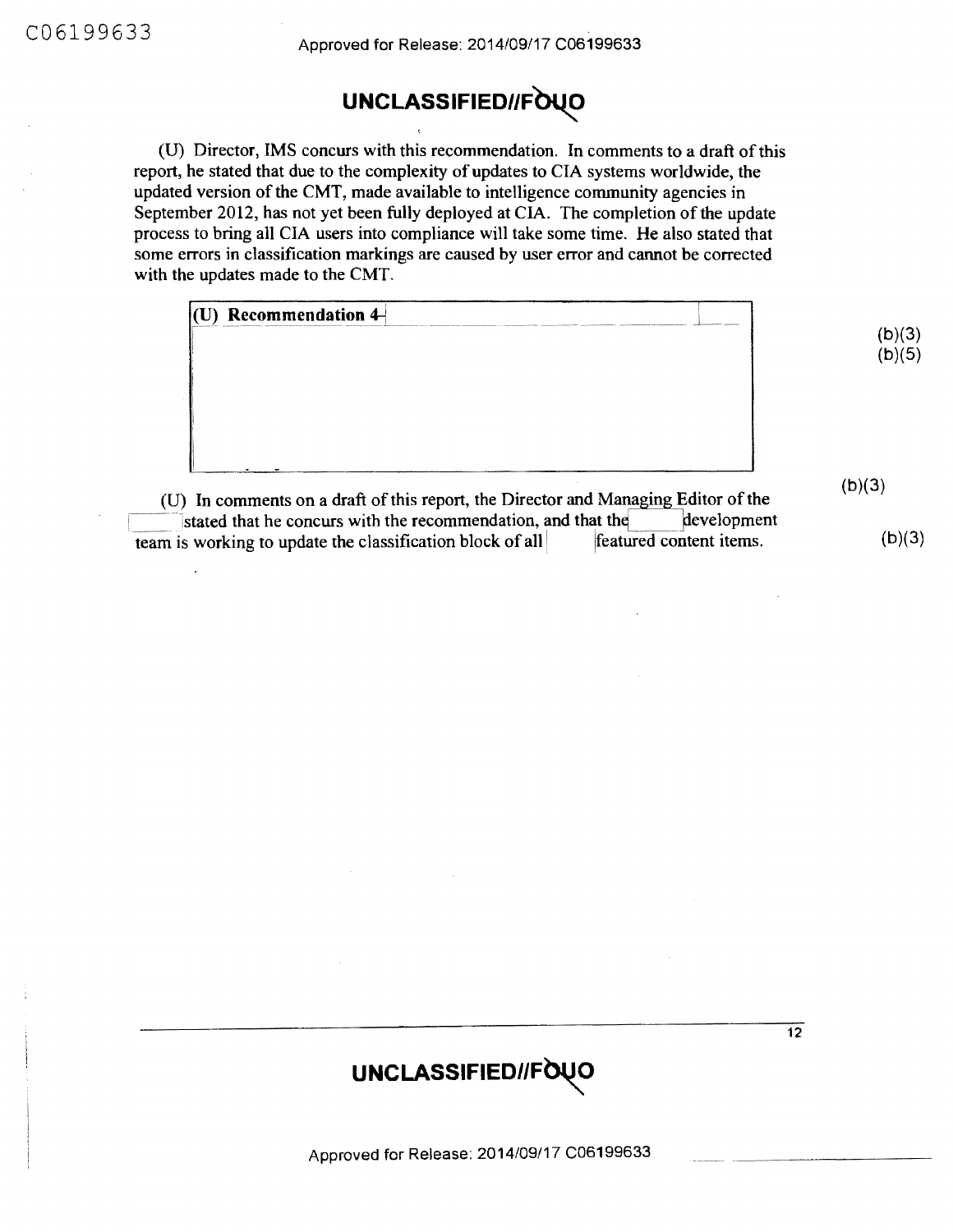C06199633

Approved for Release: 2014/09/17 C06199633

# UNCLASSIFIED//FOUO

### **Exhibit A**

(b)(3)

(b)(3)

### **(U) Objectives, Scope, and Methodology**

(U) This evaluation was conducted in response to a requirement contained in the *Reducing Over-Classification Act,* Public Law 111-258 (7 October 2010). The Act requires the Inspector General of each US department or agency with an officer who is authorized to make original classifications, in consultation with the National Archives and Records Administration, Information Security Oversight Office (ISOO), to conduct no less than two evaluations of that department or agency. In accordance with the Act, the objectives of this evaluation were to:

- (U) Assess whether applicable classification policies, procedures, rules, and regulations have been adopted, followed, and effectively administered within the CIA.
- (U) Identify policies, procedures, rules, regulations, or management practices that may be contributing to persistent misclassification of material.

The first evaluation is to be completed no later than 30 September 2013. The second evaluation will review progress in addressing the results of the first evaluation and is to be completed no later than 30 September 2016. This review focused on whether CIA is in compliance with the requirements and standards set forth in Executive Order (E.O.) 13526, *Classified National Security Information,* and 32 Code of Federal Regulations (C.F.R.), Part 2001, *Classified National Security Information,* for a uniform system for classifying and safeguarding national security information.

(U) The scope of the evaluation included an assessment of CIA regulations, classification management process and procedures, fiscal year 2012 reporting to the ISOO, classification training programs, and the accuracy of classification markings appended to finished intelligence reports issued in calendar year 2012. To accomplish evaluation objectives, we:

- (U) Reviewed Public Law 111-258; Executive Order (E.O.) 13526; 32 C.F.R Part 2001; ISOO guidance for self-inspection programs; the ISOO booklet, *Marking Classified National Security Information;* CIA regulations; and internal CIA guidance issued by the Office of the Chief Information Officer, Information Management Services.
- $\bullet$  (U//FONO) Interviewed the CIO, IMS, Classification Management and Collaboration Group staff; Directorate of Intelligence (DI) analysts; management; National Geospatial Intelligence Agency analysts detailed to CIA; Information Management Technical Officers; Human Resources Policy officers; Office of Security management; and a<br>and a<br>instructor.

1 UNCLASSIFIED//FUQU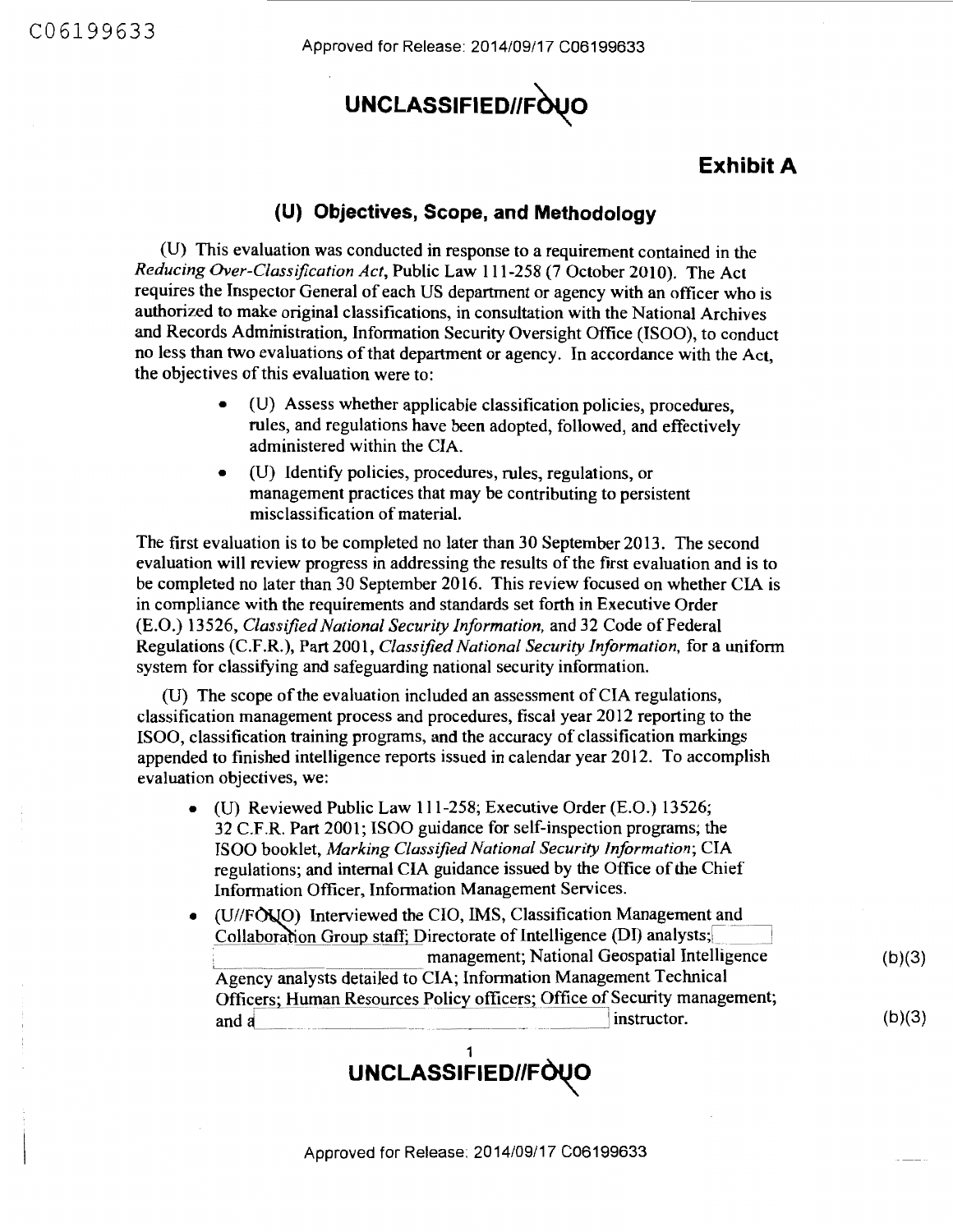- (U) Participated in working group meetings and conference calls with OIG officers from other federal agencies who were conducting Public Law 111-258 reviews of their agencies.
- (U) Reviewed Original Classification Authority designations, classification decisions, and training records.
- $(U)$  Reviewed the FY 2012 derivative classification computer-based refresher training course and completion records.
- (U//FOUO) Tested a statistical sample of  $\vert$ DI finished intelligence products published on the  $\vert$ to determine if the classified document to determine if the classified documents were in compliance with classification standards contained in ISOO booklet, *Marking Classified National Security Information, dated 1 January 2012.* Because classification marking guidance was updated 1 January 2012, we chose a sample of finished intelligence products published between I January and 31 December 2012. We chose finished intelligence because the universe of finished intelligence was well-defined, finished intelligence is intended to be shared, and finished intelligence was not examined in the most recent CIA self-inspection. We worked with a statistician to develop our testing methodology and select a sample of finished intelligence products. We obtained a complete list of the DI intelligence reports created from 1 January 2012 through 31 December 2012. With a confidence level of 90 percent and expected error rate of five percent, we selected a statistical sample size of **lack** using the American Institute of Certified Public Accountants (AICPA) statistical sample tables. We tested 16 attributes with regard to classification markings.  $(b)(3)$  $(b)(3)$  $(b)(3)$

(U) We conducted this evaluation from March to June 2013. We believe the evidence obtained provides a reasonable basis for our findings and conclusions based on our evaluation objectives. We received comments on a draft of this report from the Director, Information Management Services; Office of the Chief Information Officer; and Director and Managing Editor,

 $(b)(3)$ 

 $(b)(3)$ 

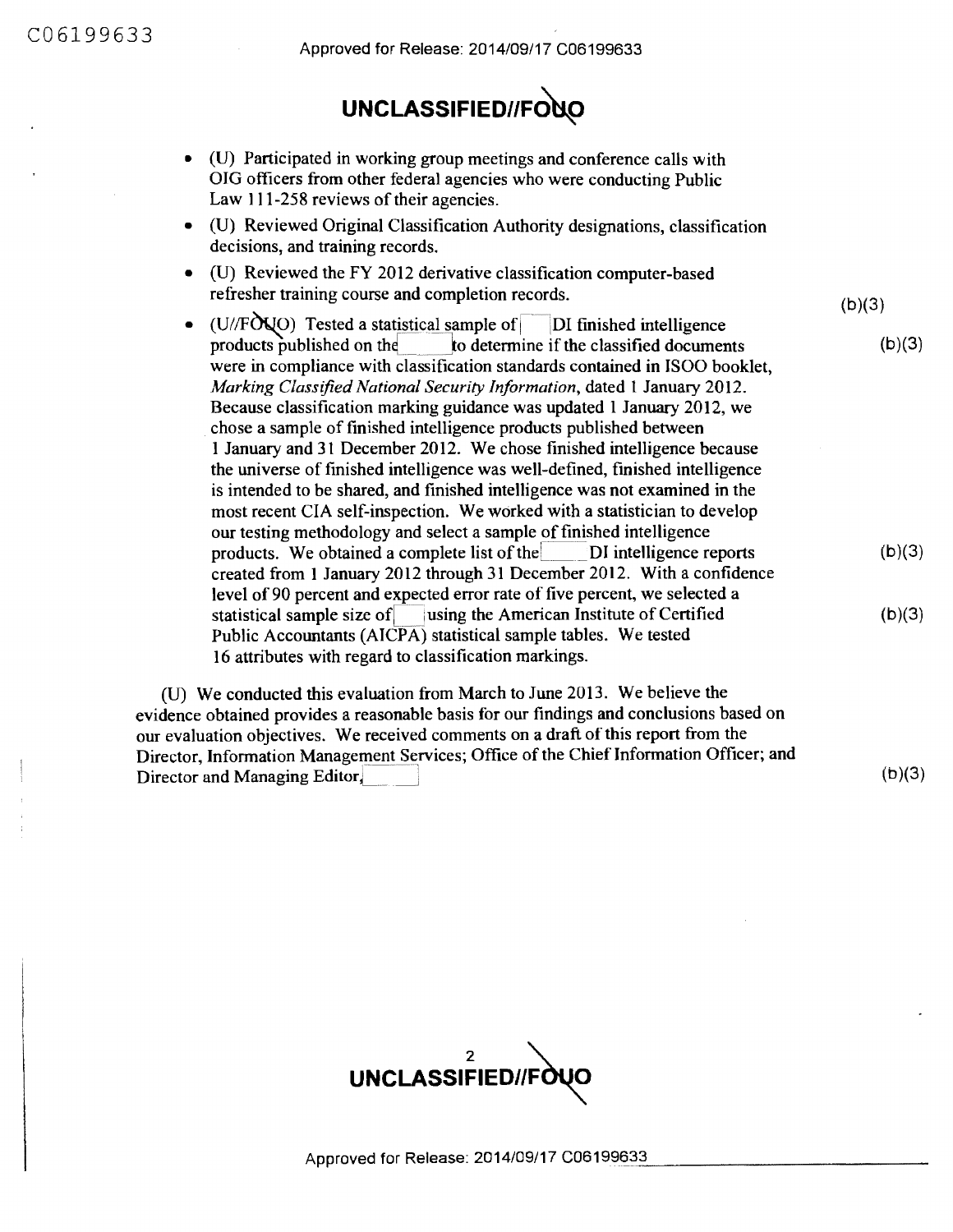Approved for Release: 2014/09/17 C06199633



### Exhibit B



| $(b)(3)$<br>$(b)(5)$ |
|----------------------|
| (b)(3)<br>(b)(5)     |
| (b)(3)<br>(b)(5)     |
| $(b)(3)$<br>$(b)(5)$ |
|                      |

(U) The status of the significant recommendation will be included in the Inspector General's semiannual reports to the Director, Central Intelligence Agency.

Exhibit B is Unclassified

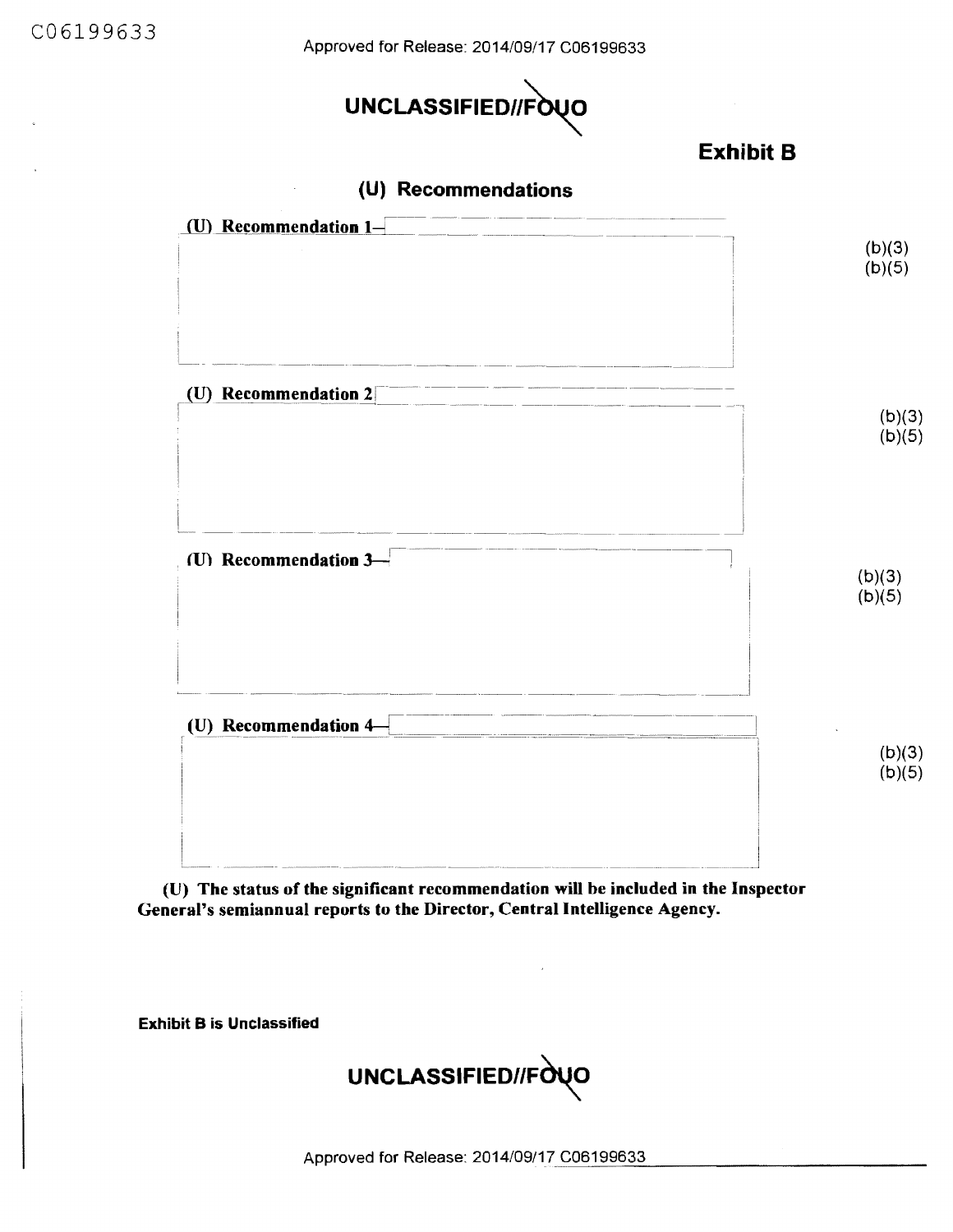C06199633

Approved for Release: 2014/09/17 C06199633



**Exhibit C** 

 $(b)(3)$ 

### **(U) Evaluation Team**

(U//FO $\bigvee$ O) This report was prepared by the Office of Inspector General.